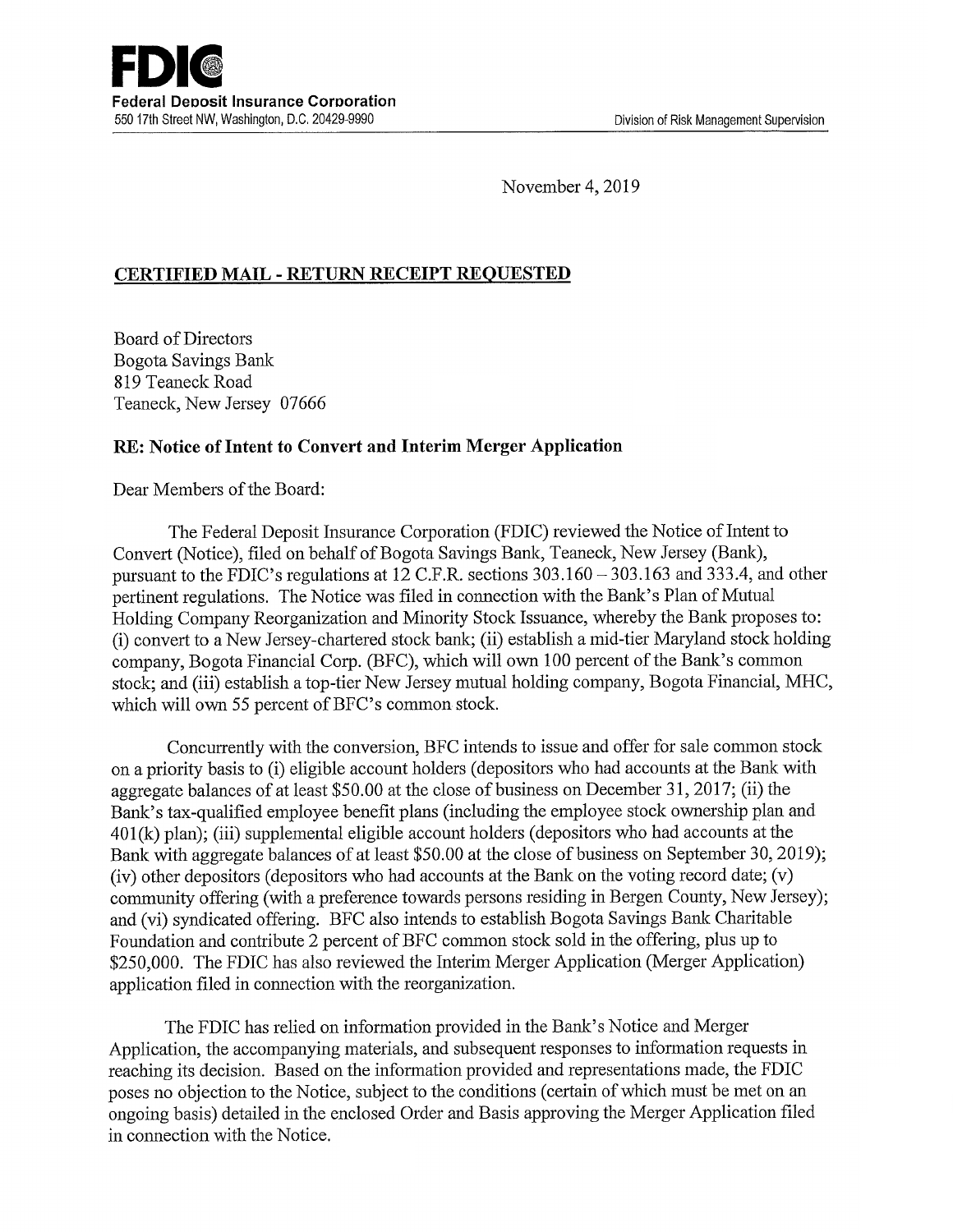Please provide documentation to the FDIC's New York Regional Office (NYRO) to support satisfaction of the conditions in the Order and Basis. Also, please notify the NYRO in writing when the proposed transactions have been consummated. Should you have any questions, contact Case Manager Kalem Kopf at (917) 320-2778.

If an extension of the time limit in the Order and Basis is required, a letter requesting a specific extension, and the reasons for the extension, should be submitted to Regional Director Frank R. Hughes at 350 Fifth Avenue, Suite 1200, New York, New York 10118.

Sincerely,

/s/

Patricia A. Colohan Associate Director

Enclosure

cc: Joseph Coccaro President and Chief Executive Officer Bogota Savings Bank 819 Teaneck Road Teaneck, New Jersey 07666

> Scott A. Brown, Esq. Luse Gorman, P.C. 5335 Wisconsin Avenue, NW, Suite 780 Washington, D.C. 20015

Richard Mumford Acting Director of the Division of Banking New Jersey Department of Banking and Insurance 20 West State Street Trenton, New Jersey 08625

Ivan J. Hurwitz Senior Vice President, Bank Applications Function Federal Resexve Bank of New York 33 Liberty Street New York, New York 10045-0001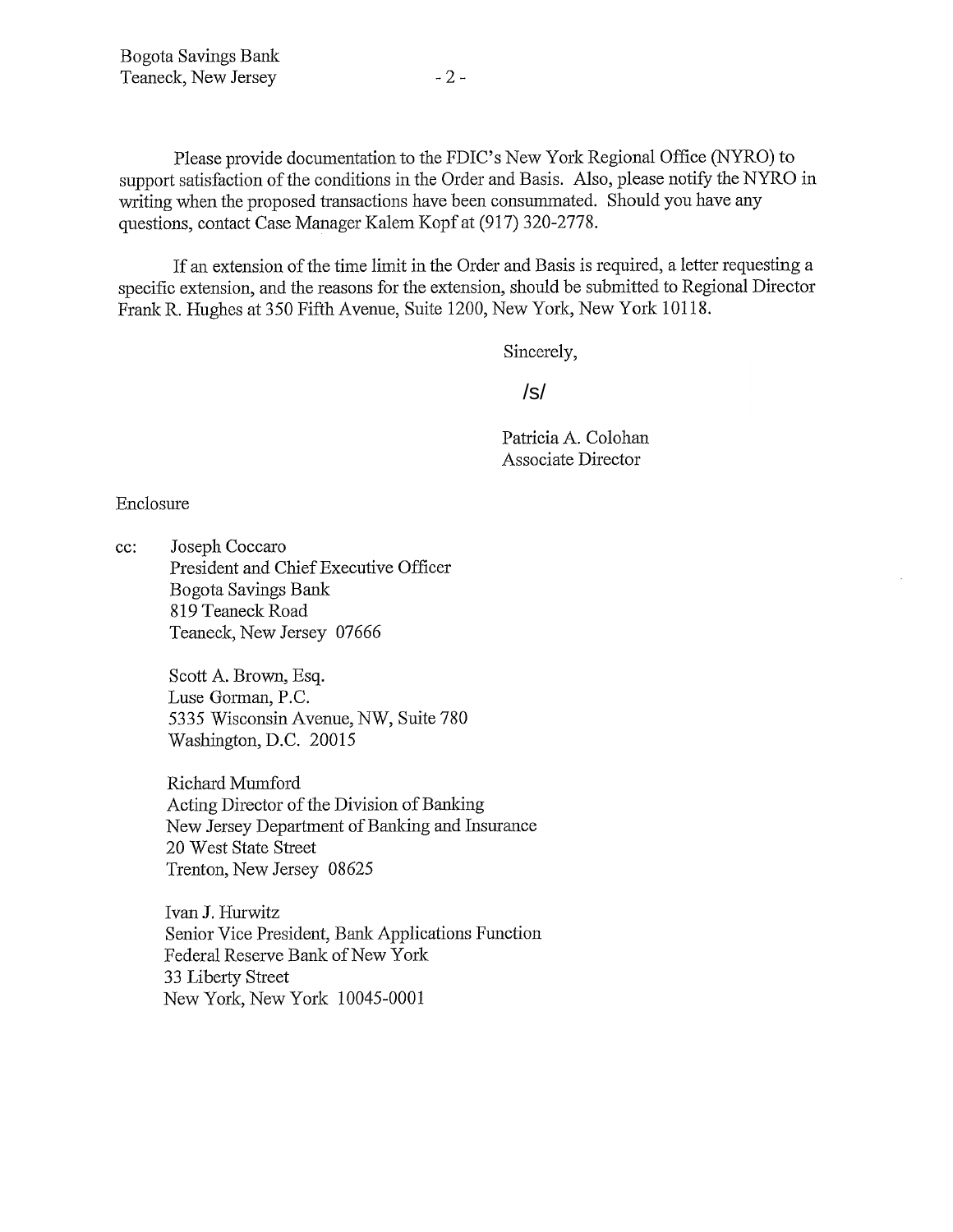### FEDERAL DEPOSIT INSURANCE CORPORATION

Bogota Savings Bank Teaneck, New Jersey

#### Application for Consent to Merge

### ORDER AND BASIS FOR CORPORATION APPROVAL

Pursuant to section 18(c) of the Federal Deposit Insurance (FDI) Act, Bogota Savings Bank (Savings Bank), Teaneck, Bergen County, New Jersey, currently astate-chartered, mutually owned Deposit Insurance Fund (DIF) member with total assets of \$663,984,000 and total deposits of \$508,632,000 as of June 30, 2019, filed an application (Merger Application) for the FDIC's consent to merge with Bogota Interim Bank II, Teaneck, Bergen County, New Jersey, a proposed new interim state-chartered stock savings bank. The Merger Application was filed in conjunction with a Notice of Intent to Convert (Notice) pursuant to sections 303.160 — 303.163 and 333.4 of the FDIC's regulations and other pertinent regulations.

The proposed transaction is to effect the Savings Bank's reorganization fiom a mutual savings bank to a mutual holding company pursuant to the Savings Bank's Plan of Mutual Holding Company Reorganization and Minority Stock Issuance (the Plan of Reorganization), which, solely to facilitate such an undertaking, provides for the following:

- (i) Savings Bank will organize a New Jersey-chartered interim stock savings bank as a wholly owned subsidiary (Bogota Interim Bank I);
- (ii) Bogota Interim Bank I will organize a New Jersey-chartered interim stock savings bank as a wholly owned subsidiary (Bogota Interim Bank II);
- (iii) Bogota Interim Bank I will organize a Maryland stock corporation to be known as Bogota Financial Corp. (Stock Holding Company) as a wholly owned subsidiary;
- (iv) Savings Bank will convert to stock form by exchanging its mutual savings bank charter for a stock savings bank charter and thereby become Bogota Savings Bank (Bank) and Bogota Interim Bank I will become the wholly owned subsidiary of the Bank;
- (v) The shares of common stock of Bogota Interim Bank I will be cancelled, and Bogota Interim Bank I will exchange its articles of incorporation for New Jersey mutual holding company articles of incorporation to become a New Jersey-chartered mutual holding company to be known as Bogota Financial, MHC (Mutual Holding Company);
- (vi) Simultaneously with steps (iv) and (v), Bogota Interim Bank II will merge with and into the Bank (Interim Merger), with the Bank as the resulting subsidiary of the Mutual Holding Company, and all of the initially issued stock of the Bank will be transferred to Mutual Holding Company in exchange for membership interests in Mutual Holding Company; and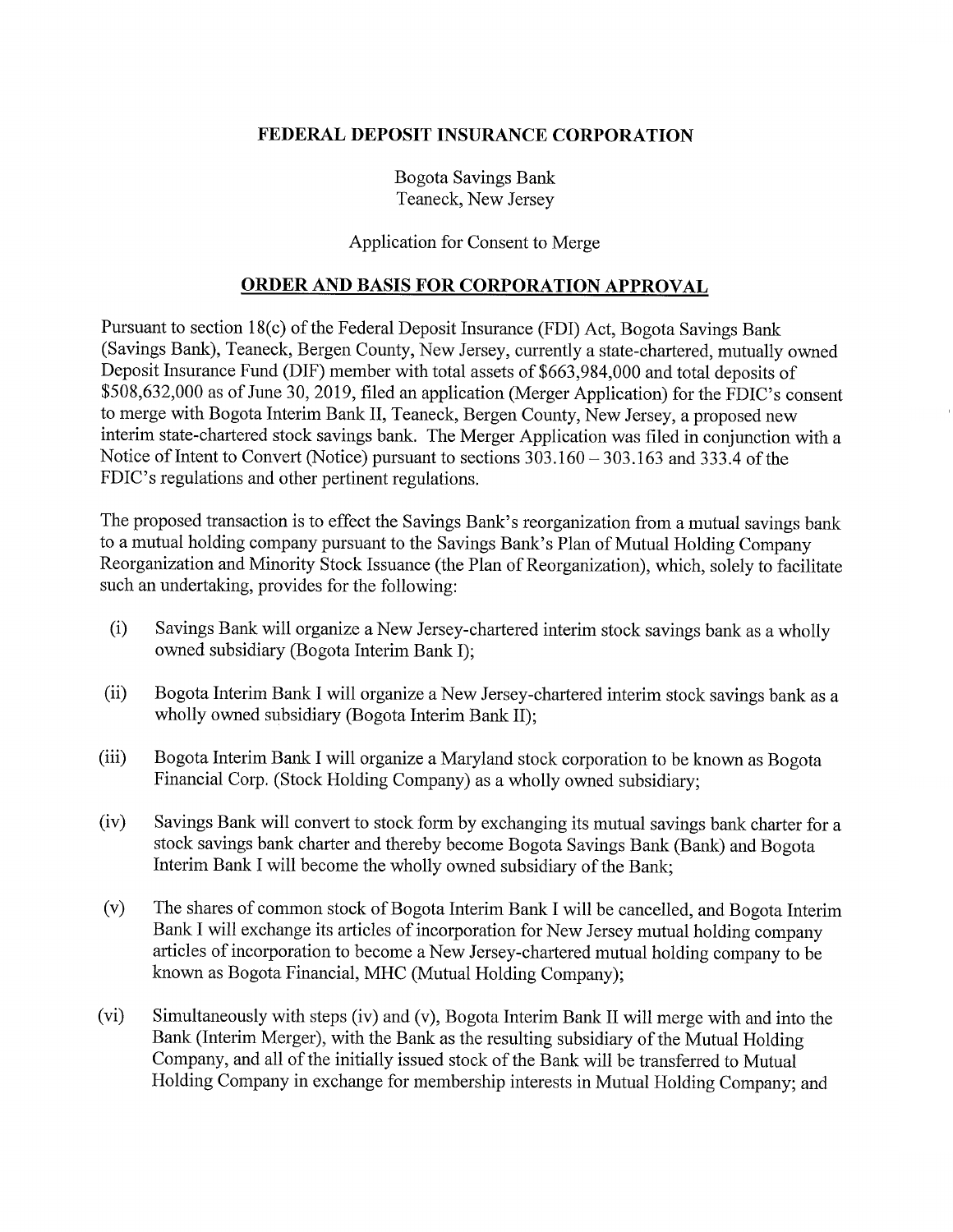Bogota Savings Bank Order and Basis for Corporation Approval

(vii) Mutual Holding Company will contribute the capital stock of the Bank to Stock Holding Company, and the Bank will become a wholly owned subsidiary of Stock Holding Company.

Upon consummation of the proposed transaction, the deposits of the Bank will be insured by the DIF. The Bank will be a stock bank that will be wholly owned by Bogota Financial Corp., which in turn will be majority-owned by Bogota Financial, MHC.

Following the consummation of the proposed transaction, the Bank will operate the same banking business with the same management at the same locations now being served by the Bank, including its main office at 819 Teaneck Road, Teaneck, New Jersey. The proposed transaction will not alter the competitive structure of banking in the market served by the Bank.

Notice of the proposed transaction, in a form approved by the FDIC, has been published pursuant to the FDI Act. A review of available information, including the Community Reinvestment Act (CRA) Statement of the proponent, disclosed no inconsistencies with the purposes of the CRA. The Bank is expected to continue to meet the credit needs of its community, consistent with the safe and sound operation of the institution.

In connection with the Merger Application, the FDIC has taken into consideration the financial and managerial resources and future prospects of the proponent bank and the resultant bank, the convenience and needs of the community to be served, and the effect of the proposed transaction on competition. The FDIC has also taken into consideration the effectiveness of the insured depository institution involved in the proposed transaction in combating money-laundering activities, and the risk posed by the transaction to the stability of the U.S. banking or financial system.

Having found favorably on all statutory factors, the FDIC hereby approves the Merger Application, subject to the following conditions, some of which are continuing in nature:

- 1. The Bank shall provide written evidence that the Plan of Reorganization was approved by a vote of at least a majority of the depositors who are entitled to vote on the transaction.
- 2. Any change in proposed senior executive officers or the Bank's Board of Directors prior to the consummation of the proposed transaction will render this approval null and void, unless the Bank submits prior written notice to and receives written non-objection from the FDIC New York Regional Director prior to consummation of the proposed transaction.
- 3. The Bank will provide 60 days' prior written notice to and obtain written non-objection from the FDIC New York Regional Director prior to implementing any policy or executing any agreement relating to the allocation and sharing of costs with the Bank.
- 4. During the one-year period after the close of the conversion offering, the Bank shall provide at least 60 days' prior written notice to the FDIC New York Regional Director of any repurchase of shares and include copies of all documents filed with other regulators.
- 5. Except for the issuance of the Bank's stock to Bogota Financial, MHC, and the contribution of that stock to Bogota Financial Corp., no shares of the Bank's stock shall be sold, transferred, or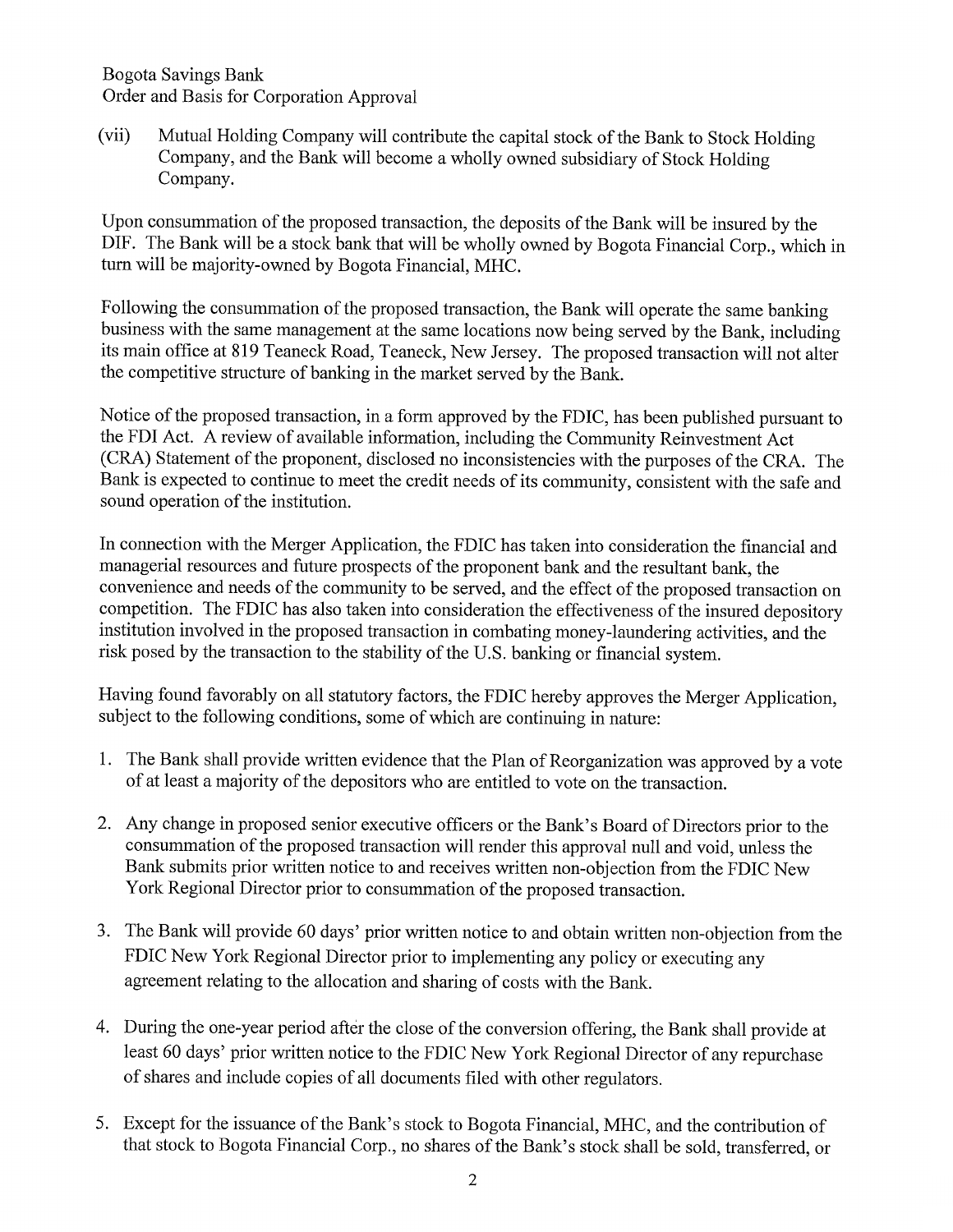Bogota Savings Bank Order and Basis for Corporation Approval

otherwise disposed of, to any person (including any Employee Stock Ownership Plan or the Foundation) unless prior written notice is provided to, and non-objection is received from, the FDIC New York Regional Director.

- 6. During the one-year period after the close of the conversion offering, shares issued to directors and executive officers (insiders) in the conversion offering are restricted from resale without the prior written approval of the FDIC New York Regional Director, except for the following, which shall not require such prior approval: (1) in the event of the death of an insider, the successor in interest may sell the shares; (2) if the insider is no longer employed by or is a trustee or director of the Bank and Bogota Financial Corp., he or she may sell the shares; and (3) the insider may transfer the shares to his or her lineal descendant(s) or spouse, or into a trust or retirement vehicle for the benefit of the insider or such descendants or spouse.
- 7. Prior to the sale, transfer, or other disposition of any shares of Bogota Financial Corp. by Bogota Financial, MHC, to any person (including any Employee Stock Ownership Plan or the Foundation), or prior to a conversion of Bogota Financial, MHC, to stock form, the Bank shall provide written notice to the FDIC New York Regional Director and include copies of all documents filed with the state and Federal banking or securities regulators in connection with any such sale, transfer, disposition, or conversion.
- 8. During the three-year period after the close of the proposed transaction, the Bank shall operate within the parameters set forth in the Business Plan submitted with the Notice and Merger Application, including the revised pro forma financial statements submitted on October 15, 2019, and must provide at least 60 days' prior written notice to and receive written nonobjection from the FDIC New York Regional Director prior to implementing any proposed material deviation or material change from the Business Plan (including, but not limited to, any merger, acquisition, or business combination) involving the Bank.
- 9. The Bank's conversion into a stock bank and merger with Bogota Interim Bank II shall only be consummated on the same date as the consummation of all of the other steps of the Plan of Reorganization, as proposed in the Notice and Merger Application submitted to the FDIC.
- 10. The Bank shall submit copies of all final disclosure materials to the FDIC's Division of Risk Management Supervision, Accounting and Securities Disclosure Section, 550 17th Street, N.W., Washington, D.C. 20429.
- 11. The Bank shall advise the FDIC of the results of the conversion offering (and the community offering and syndicated offering, as applicable), and deliver an updated appraisal that takes the results of the conversion offering into account, discusses any material events or changes during the subscription period, and explains any securities purchase orders that have been rejected  $(including the reason(s) for rejection).$
- 12. The Foundation's Board of Directors shall commit to the following:
	- a) Bogota Financial Corp. common stock held by the Foundation will be voted in the same ratio as all other shares voted on each and every proposal considered by the shareholders, excluding the shares voted by the MHC;